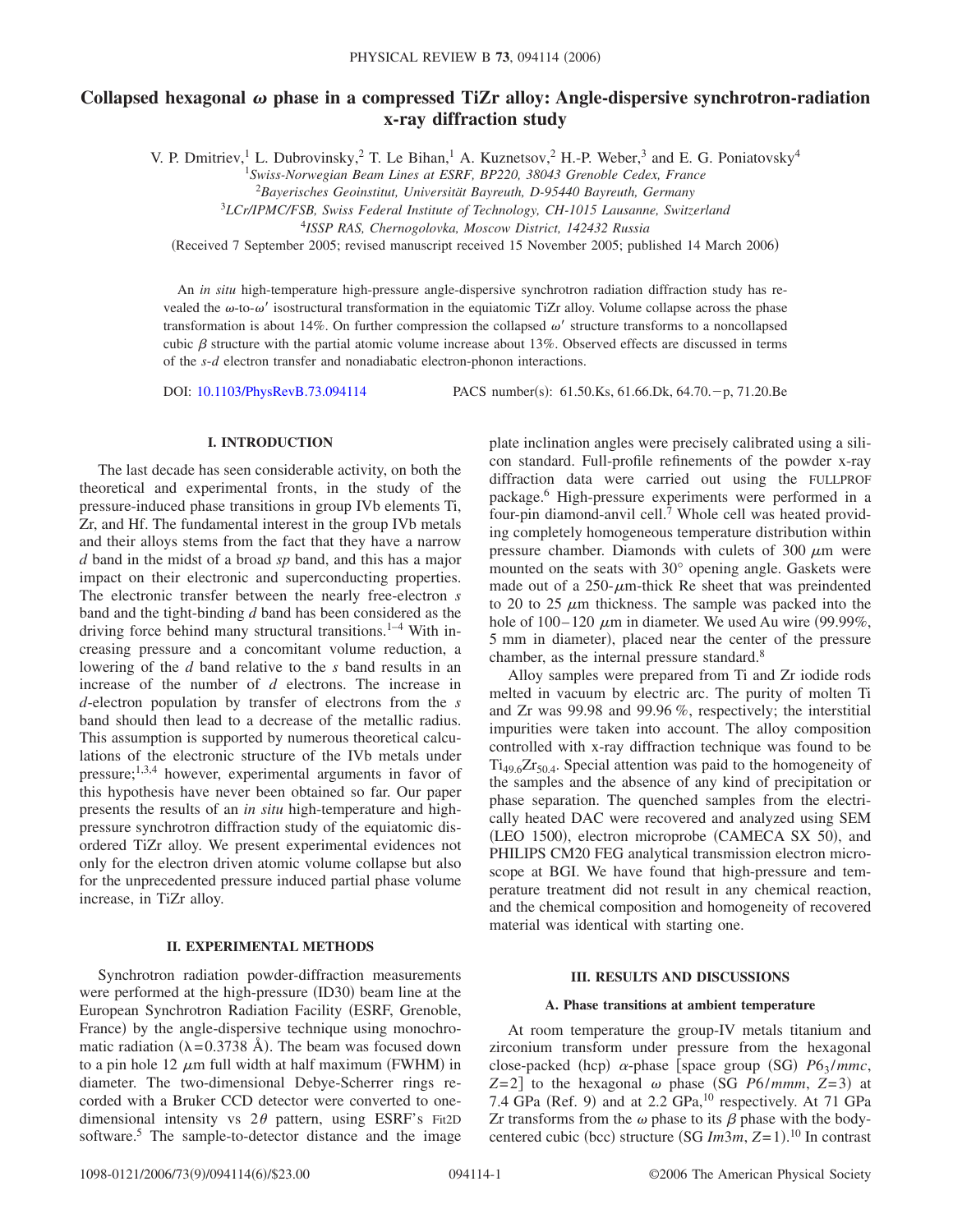with expectations, in Ti the  $\omega$  phase transforms, at *P*  $=$  116 GPa, to the base-centered orthorhombic  $\gamma$ -phase (SG *Cmcm*,  $Z=2$ ).<sup>11</sup> However, recent experimental study has shown the existence in Ti of  $\beta$  structure at pressures above 40 GPa but the corresponding transformation is path dependent.<sup>12</sup> The transformation from  $\alpha$  to  $\beta$  phase, at ambient pressure, occurs at *T*=1155 K in Ti and at *T*=1135 K in Zr. Alloying the two metals shifts all transformation temperatures towards the experimentally easier accessible region. The components of the Ti-Zr system are completely soluble in all phases at ambient pressure, and corresponding alloys show a great similarity in high-pressure and hightemperature behavior.

At ambient temperature, in good agreement with previous publication,13 we observed in equiatomic disordered TiZr two structural phase transitions with pressure increasing [Fig. 1(a)]. The first is the transition from the hcp  $\alpha$  phase to the hexagonal  $\omega$  phase  $(\Delta V/V = -0.65\%)$ . On further compression, the  $\omega$  phase transforms to the cubic  $\beta$  phase  $(\Delta V/V = -0.44\%)$ . The equiatomic TiZr samples remain in the bcc  $\beta$  structure up to at least 65 GPa, the upper pressure limit of our experiments. The transformations are sluggish but reversible. The amount of a new growing phase  $x_i$  increases exponentially  $[Fig. 1(b)]$  in the transition pressure range: for example,  $x_{\beta} = 1.08 \exp\{(P - P_c)/0.14 P_c\}$ , at the  $\omega$ -to- $\beta$  transformation ( $P_c$ =57.5 GPa).

### **B. Phase transitions at high temperature**

At elevated temperatures, however, an increase in pressure reveals the important change in the phase sequence. At  $T > 400$  K, a new phase, labeled  $\omega'$ , is detected in the pressure range intermediate between  $\omega$  and  $\beta$  phases. Figure 2 shows selected diffraction patterns of TiZr in the stability range of the new phase. One can observe the onset of new peaks and a progressive increase of their intensity while the intensity of the  $\omega$  reflections decreases continuously with an increase in pressure. The stability domain of the intermediate phase  $\omega'$  during isothermal pressure scans was found to overlap, first, with the stability domain of the  $\omega$  phase and then with the stability domain of the  $\beta$  phase [Fig. 2(b)]. The pattern No. 3, last in series, corresponds to a mixture of the new phase  $\omega'$  (32 vol. %) and the phase  $\beta$  (68 vol. %). Such behavior indicates the first-order character of both the phase transformations. The diffraction patterns from the new phase can be indexed with the same hexagonal  $\omega$ -structure but with a significant reduction in its volume. Figure 3 shows the experimental diffraction pattern from the TiZr alloy and the best full-profile fit with two hexagonal structures  $\omega$  and  $\omega'$ , with the corresponding unit cell lattice parameters  $a_{\omega}$  $=4.7352, c_{\omega}=2.9309 \text{ Å}; a_{\omega'}=4.5198, c_{\omega'}=2.7787 \text{ Å } (\Delta V/V)$  $=$  -13.6%). The two-phase mixture gives good reliability indices  $(R_B^{\omega} = 7.78\%, R_F^{\omega} = 8.54\%; R_B^{\omega'} = 6.48\%, R_F^{\omega'} = 8.25\%; \chi$  $= 0.705$ ). We conclude therefore as to an occurrence in TiZr of an *isostructural* phase transition  $\omega$  to  $\omega'$ . This is the first observation of such a transition type in IVb metals and their alloys, and only the second example of an isostructural transformation in a metal, the other being Ce (see Ref. 14).



FIG. 1. (a) Angle-dispersive x-ray-diffraction patterns of the TiZr sample at room temperature and various pressures during compression: (1) 3 GPa, (2) 18.6 GPa, (3) 28.5 GPa, (4) 52.5 GPa, (5) 61 GPa. The tick marks indicate the calculated peak positions for the corresponding structures. Asterisks denote Au peaks. (b) Volume fraction variation for the  $\beta$ -phase in TiZr under compression at room temperature: dots represent experimental data, line is the best fit with an exponential function.

The crystal structures of TiZr alloy determined to 60 GPa and 900 K in the present experiments are summarized in the phase diagram of Fig. 4. Some features of its topology are worth noting. First, one notes coexistence of four phases  $\alpha$ ,  $\beta$ ,  $\omega$ , and  $\omega'$ , at the same point on the phase diagram of TiZr at about 10 GPa and 825 K. In general, the Gibbs rule forbids coexistence of more than three phases of a given compound at one  $(P, T)$  point. However, it still holds when all phases merging at the triple point are assumed to be independent, i.e., no parent phase and no order parameter are defined. In the present case, the thermodynamic potentials correspond to phases, which are not independent and consist in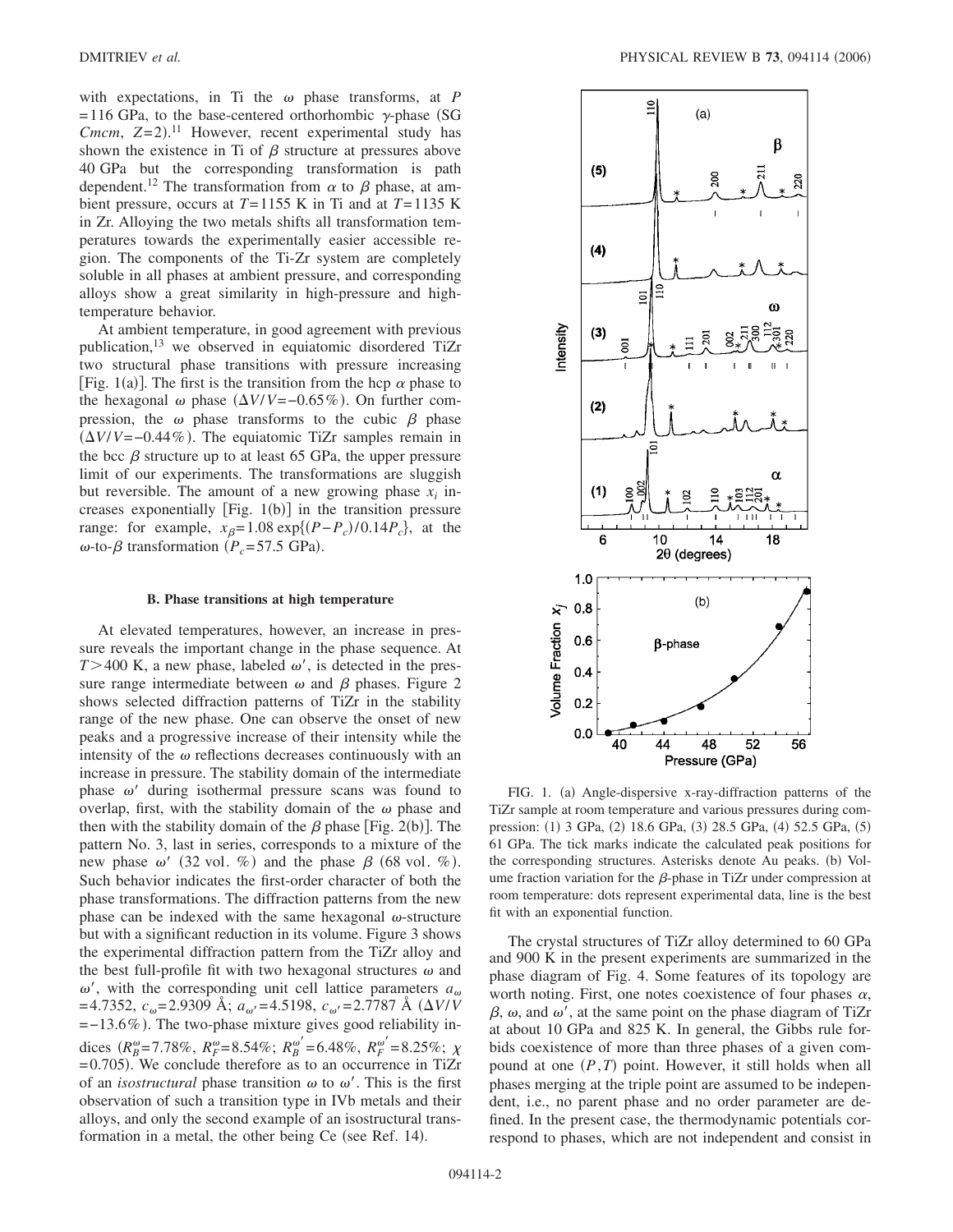

FIG. 2. Selected diffraction patterns of TiZr during a quasiisothermal compression cycle at high temperature. (a) Debay-Scherrer diffraction rings of TiZr alloy as recorded on a CCD detector. The positions of diffraction rings assigned to  $\omega$ ,  $\omega'$ , and  $\beta$ structures marked by arrows. (b) Integrated patterns collected at (1) 8.8 GPa, 815 K; (2) 18 GPa, 815 K; (3) 24.8 GPa, 745 K. The tick marks in (b) indicate the calculated peak positions for (from bottom to top)  $\omega$ ,  $\omega'$ , and  $\beta$  structures. The inset shows the evolution of the (001) peaks from the  $\omega$  and  $\omega'$  structures in the angular range devoid of  $\beta$ -structure reflections.

extremes of the same nonequilibrium potential of the common parent  $\beta$  phase with multicomponent order parameters well defined.<sup>15,16</sup>

Second, significant for the alloy properties is the negative slope,  $\partial T_{\omega-\omega'}/\partial P$  < 0, observed for the  $\omega-\omega'$  phase boundary. The collapsed  $\omega'$  structure exists therefore as a hightemperature one with respect to the noncollapsed  $\omega$  structure through the whole pressure range of its stability. Due to this topological feature heating up TiZr across the  $\omega$ - $\omega'$  boundary should result in the decrease in the atomic volume and the corresponding negative thermal expansion. The effect is similar to that observed recently in the Pr metal.<sup>17</sup>

However, an even more striking feature is the atomic volume evolution at the  $\omega'$ -to- $\beta$  transformation. The corre-



FIG. 3. Diffraction pattern and Rietveld fit of hexagonal structures of TiZr described in the text, at 16.9 GPa and 825 K. The solid symbols represent experimental data, the solid line running through the data refers to the calculated pattern. The corresponding difference curve is plotted below the diagram. The tick marks indicate the calculated peak positions for (from bottom to top) Au,  $\omega$ , and  $\omega'$  structures.

sponding partial atomic volume jump  $\Delta V/V$  at the *compression* of TiZr, is about 13% but has a *positive* sign, and the high-pressure structure, therefore, has a larger atomic volume than the low-pressure one. In contrast, the asymptotically estimated atomic volume decrease for a hypothetical direct  $\omega$ -to- $\beta$  transformation, for the same thermodynamic path, should be less than  $2\%$  [Fig. 5(a)]. It should be pointed out again that all observed in TiZr transformations are reversible.

Our experimental information is not sufficient for unambiguous conclusion whether  $\omega'$  is a stable or metastable phase. On one hand, in the narrow pressure range (~5 GPa), we have observed only coexistence regions  $\omega/\omega'$ and  $\omega'/\beta$  but never a single  $\omega'$  phase, the fact generally indicating the metastable status of a structure. On the other



FIG. 4. Partial phase diagram of the equiatomic TiZr alloy. Open circles are the  $\alpha$ -phase, solid circles the two-phase  $\alpha/\omega$  mixture, open hexagons the  $\omega$ -phase, open squares the  $\beta$ -phase, solid squares the  $\omega/\beta$  mixture, solid hexagons are the  $\omega/\omega'$  mixture, solid triangles the  $\beta/\omega'$  mixture, open diamonds are the triplephase  $\beta/\omega/\omega'$ , and asterisk  $\alpha/\omega/\omega'$  mixtures. The phase boundaries are estimated from present results. Phase transition lines for pure Ti and Zr are displayed for reference. Shadowed is the stability domain of the  $\omega'$  phase.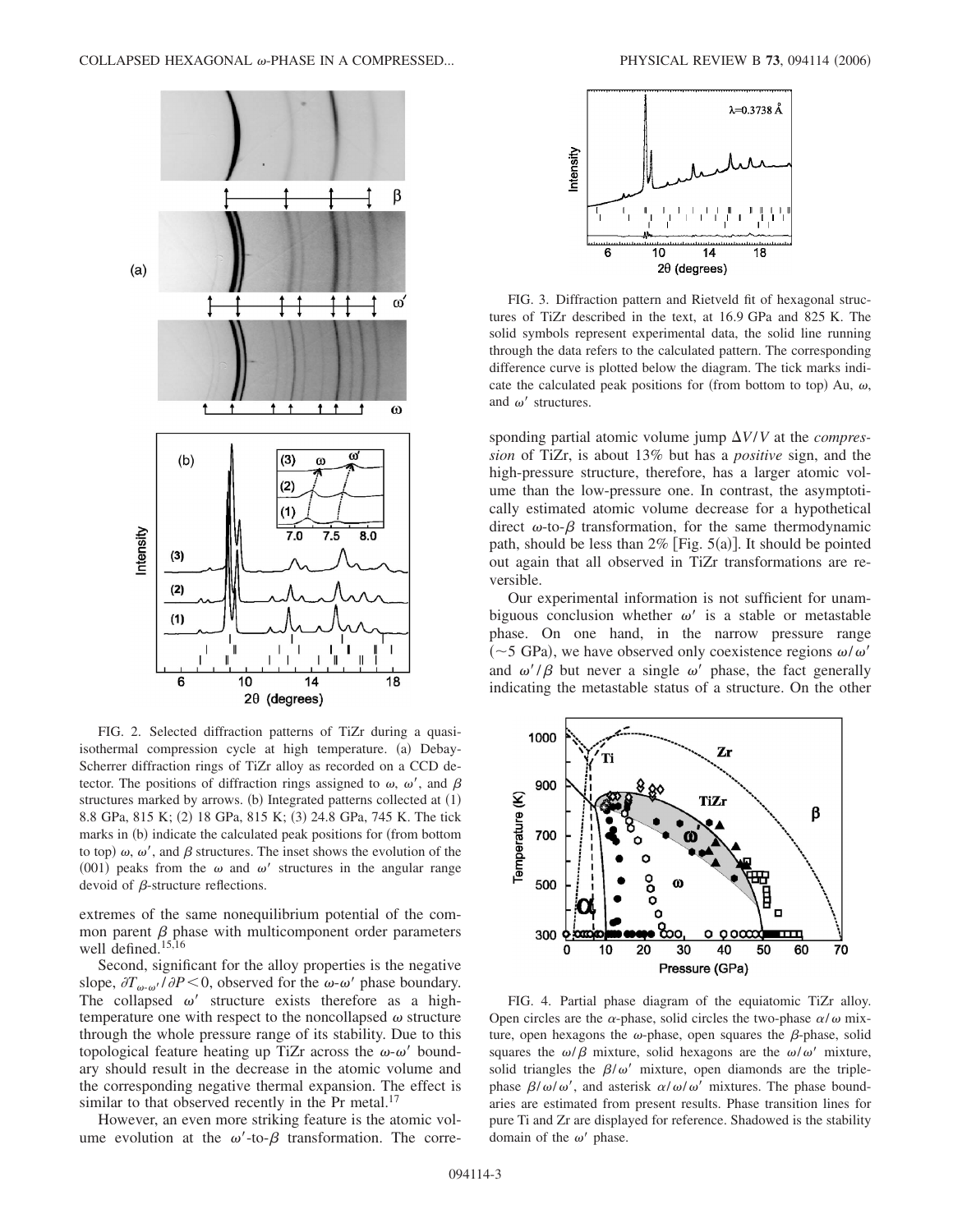

FIG. 5. (a) Atomic volume variation in TiZr for the same thermodynamic path as for Fig. 2. Open and full symbols correspond to the individual phase atomic volume, while asterisks show the average "sample atomic volume"  $v_a$ . Solid lines display equations of state for individual phases, dashed line is the "sample equation of state." (b) Theoretical curves, in the model of exponential phase growth, for the volume fraction variation and the sample volume deviation from an equilibrium equation of state.

hand, reversibility of the corresponding transformations, and the thermodynamic arguments speak in favor of the stable  $\omega'$ phase. Indeed, the onset of a metastable underlying phase or intermediate state should provide a gain in energy, while the observed in TiZr change in the phase sequence evidently increases the required transformation energy as it replaces a single moderately first-order phase transition  $\omega$ - $\beta$  ( $|\Delta V/V|$  $\approx$  1%) by two strongly first order transformations  $\omega$ - $\omega'$  and  $\omega'$ - $\beta$  ( $|\Delta V/V|$   $\approx$  14% for each). Nevertheless, stability status of the  $\omega'$  phase is an important but not crucial point in the novelty and high impact of the observed phenomena.

# **C. Electron transfer**

Two points then should be discussed: (i) factors causing the reverse  $d-s$  electron transfer at the  $\omega'$ -to- $\beta$  structural phase transition and (ii) the correspondence of the observed pressure induced atomic volume increase to the fundamental principles of thermodynamics. For the  $\omega$ -to- $\omega'$  transformation the analogy with the electron driven isostructural phase transition in Ce is evident, even the magnitude of the volume decrease is comparable [in Ce, at ambient temperature  $\Delta V/V \approx -17\%$  (Ref. 14)]. Following theoretical models<sup>1,3,4</sup> atomic volume collapse in hexagonal TiZr alloy can be considered, therefore, as induced by the *s*-*d* electron transfer. However, further compression of the material at high temperature discloses an unprecedented and fundamental difference in the electrons behavior in TiZr. The structural  $\omega'$ -to- $\beta$  phase transition not only stops the electron  $s$ - $d$  transfer,

responsible for the large atomic volume decrease, but it also triggers the reverse *d*-*s* redistribution of electrons, the recovery of the initial *s*-band population and the corresponding atomic volume increase.

A clue to the *d*-*s* electron transfer mechanism can be seen in the change of the site symmetry of metal atoms at the phase transformation. Anisotropic (uniaxial) atoms array with the site symmetry  $G_{\omega}^1 = 6/mmm$  and  $G_{\omega}^2 = 6m^2$ , in the hexagonal structure, is changed to isotropic one  $G_\beta = m^2m$ , in the cubic structure. This could disfavor populating anisotropic *d* orbitals, just started in TiZr, and promote backward filling of isotropic *s* orbitals. The scenario is essentially based on the competition between corresponding electron and structural instabilities (surprisingly, in behalf of the latter), and this is a good challenge for first-principle calculations as successfully carried out previously in order to describe electronically driven effects in transition metals.

## **D.** The  $\beta$ -to- $\omega$  transformation

The key role of the structural instability in the new phenomenon makes necessary to analyze in detail the corresponding transformation mechanism. The order parameter for the structural  $\beta$ -to- $\omega$  transformation is of a displacive type and relates to the deep cusplike anomaly on the longitudinal phonon branch  $\omega_L(\mathbf{q})$  with  $\mathbf{q} = [X, X, X]$ .<sup>18</sup> This critical phonon  $L(1,1,1)$  is responsible for destabilization of the parent  $\beta$ -structure and for displacement of atoms to the positions characteristic of the  $\omega$  structure (for details, see Refs. 15 and 16, and references therein). The other order parameter, responsible for electron *d*-band populating, is nonsymmetry breaking one. Due to its totally symmetric character the electron order parameter is coupled to any symmetrybreaking one in such a manner, quadratic in the latter and linear in the former,<sup>19</sup> that a change in a structural order parameter can trigger off its variation indeed. However, generally the adiabatic behavior of a crystal, stemmed from the considerable difference in the energy of electron and phonon bands, allows neglecting such an effect. Our observation indicates therefore that the adiabatic picture is hardly valid for the electron-phonon interaction in TiZr alloy. Then, in a nonadiabatic system, the triggering role of structural instability is not so surprising.

# **E. Thermodynamic aspect**

In the thermodynamic aspect, our finding should be examined with respect to the principle of Le Chatelier. In the case of a metastable intermediate phase, which never has energy lower than  $\omega$  and  $\beta$  phases, no contradiction arises at all. Indeed, the Le Chatelier principle predicts a system in thermodynamic equilibrium to exhibit moderation of the perturbed factor as a result of a variation in one of the factors governing the equilibrium. The compensating change in volume, under the pressure increase, should have therefore the opposite direction, i.e., volume should decrease under compression. However, the above principle relates to a singlephase equilibrium system showing no strong interactions, i.e., a sole degree of freedom replies to a perturbation, and only the single-phase term  $PV$ , in the Gibbs energy,  $G = E$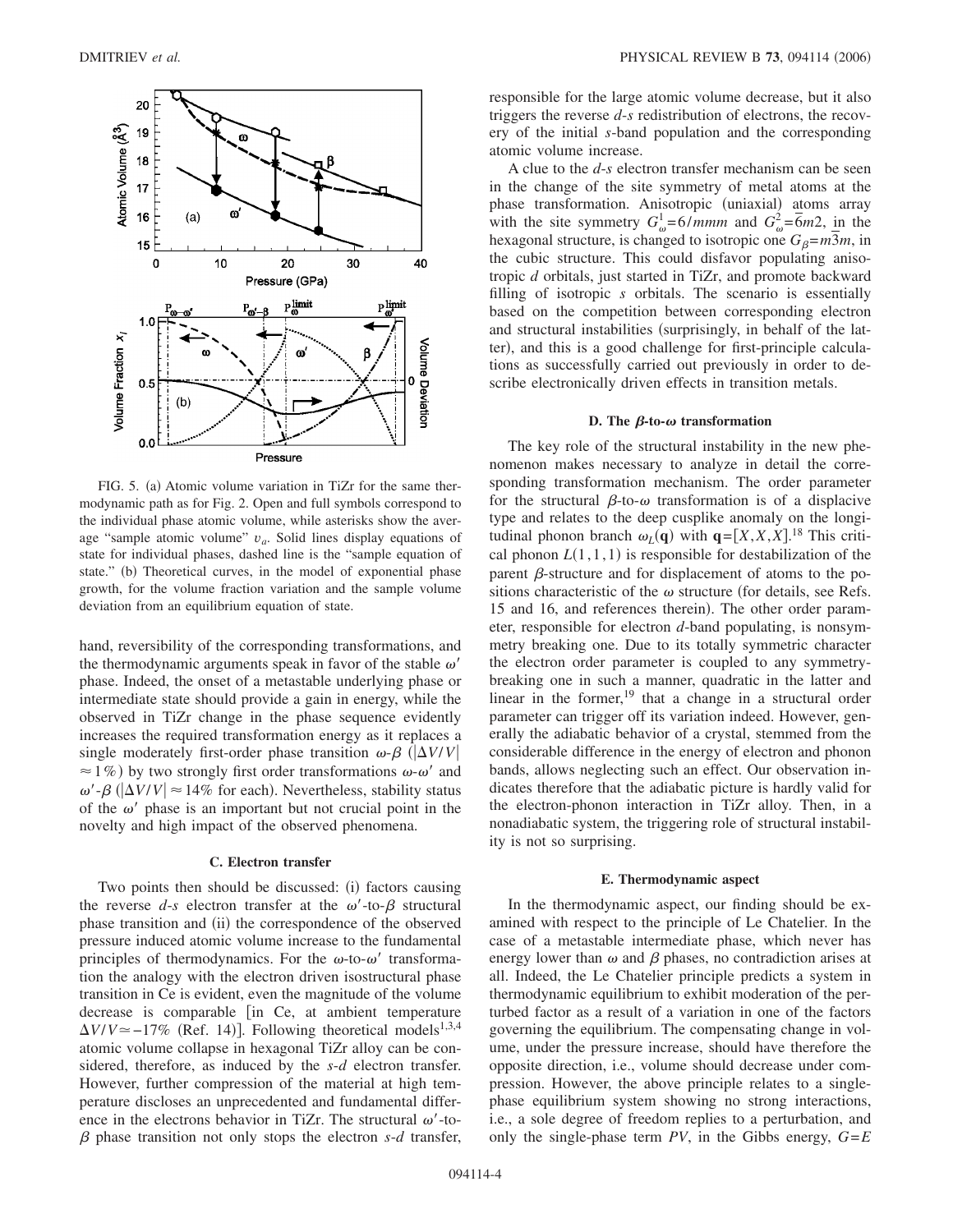−*TS*+*PV*, relates to the variation of pressure and volume.

First, the order of events in TiZr indicates, on the contrary, the existence and the important role of a strong coupling of different microscopic degrees of freedom. Equally with the strong interaction of localized and delocalized electrons, characteristic of the systems, which exhibit effects of valence instability, we concluded on strong coupling of the displacive (phonon) order parameter and the electron order parameter.

Second, an additional negative contribution to the Gibbs potential (energy of interphase boundaries, for instance) can minimize the total energy and make globally stable a mixture of stable and metastable phases. Such a scenario should allow even reversibility of a transformation path through a metastable intermediate structure. The reversibility of the  $\omega$ - $\omega'$  and  $\omega'$ - $\beta$  transformations, considered above as a sign of the  $\omega'$ -phase stability, does not exclude, therefore, a metastable intermediate phase. This seems to be the case for TiZr alloys.

The important feature of the structural transformation from the cubic  $\beta$  structure to the hexagonal  $\omega(\omega')$  structure (a non-Landau phase, in terms of Refs. 15 and 16) is the discontinuous onset and the further nonvariable character of the corresponding displacive order parameter. As mentioned above, the latter can be identified with the discrete antiparallel displacements of the part of atoms along the  $[111]_\beta$  cubic direction: two third of the atoms in the  $(111)_{\beta}$  layer collapse into double layers, whereas the third unshifted remains a single layers.<sup>15,16,18</sup> Considerable discontinuity in the order parameter variation should yield the first-order regime for the  $\beta$ -to- $\omega(\omega')$  structural transformation with the corresponding sluggish kinetics and the onset of a two-phase intermediate state, observed in our experiments indeed. Such sluggish kinetics is an intrinsic property of the transformation, stems from the existence of high energetic barriers, and should develop independently of compression conditions. Consequently, in the transformation process, invariance of the order parameter magnitude under the pressure variation reduces the effect to the pressure-controlled nucleation and gradual phase growth instead of the bulk transformation.

As long as the growing high-pressure  $\beta$ -phase has been found to have a larger atomic volume, two volumetric effects

different in sign compete in the  $\omega'/\beta$  two-phase pressure range. (i) Lattice contribution: the compression contracts the  $\omega'$  and  $\beta$  crystal lattices. (ii) Electronic contribution: the simultaneous increase of volume fraction  $x_{\beta}$  of the noncollapsed  $\beta$  phase diminishes shrinking effect of the pressure increase. Figure 5(b) schematically shows the deviation of the two-phase sample volume  $v_a = v_{\omega'}(1 - x_\beta) + v_\beta x_\beta$  from the equilibrium equations of state (EOS)  $v_{\omega}(P)$  and  $v_{\beta}(P)$  for the pure phases (metastable and stable) in the model of exponential phase growth, which was found to be valid for the corresponding transformation [see Fig.  $1(b)$ ]. Applying such a nonequilibrium EOS  $v_a(P)$  in the intermediate, between  $\omega$ and  $\beta$ , pressure range one obtains thermodynamically faultless result: the "atomic" volume *va*, averaged through the sample, decreases (but with reduced rate) with the pressure increase [Fig.  $5(a)$ ]. This is in full agreement with the classical Le Chatelier principle in spite of strong interactions existing in the system and the fact that the high-pressure structure, in the "nonclassical" pressure range, has enlarged atomic volume. An indirect analogy to the observed phenomenon could be seen in the process of hydrogenation of a metal under high pressure: the increase of hydrogen pressure in the chamber results in blowing up a metal matrix while the overall chamber volume decreases.

### **IV. CONCLUSION**

In summary the electron-driven isostructural phase transition, revealed in the hexagonal  $\omega$  phase of TiZr, provides an argument for the existence and important role of the *s*-*d* electron transfer in the structure stability in transition metals. Moreover, the observation of the reverse transfer, triggered by the phonon-driven phase transformation, indicates the equally important contribution of the electron-phonon coupling in the stabilization process but questions the adiabatic nature of the interaction.

#### **ACKNOWLEDGMENTS**

We are grateful to E. Kats (ILL, Grenoble) for fruitful discussions. Assistance by I. Bashkin (ISSP RAS) is also appreciated.

- <sup>1</sup> J. C. Duthie and D. G. Pettifor, Phys. Rev. Lett. **38**, 564 (1977).
- <sup>2</sup>S. K. Sikka, Y. K. Vohra, and R. Chidambaram, Prog. Mater. Sci. 27, 245 (1982).
- <sup>3</sup>H. L. Skriver, Phys. Rev. B **31**, 1909 (1985).
- <sup>4</sup>M. Sigalas, D. A. Papaconstantopoulos, and N. C. Bacalis, Phys. Rev. B 45, 5777 (1992).
- 5A. P. Hammersley, S. O. Svensson, M. Hanfland, A. N. Fitch, and D. Hausermann, High Press. Res. 14, 235 (1996).
- <sup>6</sup> J. Rodriguez-Carvajal, Physica B 192, 55 (1993).
- 7N. Dubrovinskaia and L. Dubrovinsky, Rev. Sci. Instrum. **74**, 3433 (2003).
- 8O. L. Anderson, D. G. Isaak, and S. Yamamoto, J. Appl. Phys. 65, 1534 (1989).
- 9H. Xia, G. Parthasarathy, H. Luo, Y. K. Vohra, and A. L. Ruoff, Phys. Rev. B 42, 6736 (1990).
- 10H. Xia, S. J. Duclos, A. L. Ruoff, and Y. K. Vohra, Phys. Rev. Lett. **64**, 204 (1990).
- $11$  Y. K. Vohra and P. T. Spencer, Phys. Rev. Lett.  $86$ , 3068 (2001).
- 12R. Ahuja, L. Dubrovinsky, N. Dubrovinskaia, J. M. Osorio Guillen, M. Mattesini, B. Johansson, and T. Le Bihan, Phys. Rev. B 69, 184102 (2004).
- <sup>13</sup> I. O. Bashkin, V. K. Fedotov, M. V. Nefedova, V. G. Tissen, E. G. Ponyatovsky, A. Schiwek, and W. B. Holzapfel, Phys. Rev. B 68, 054401 (2003).
- 14D. C. Koskenmaki and K. A. Gschneider, Jr., in *Handbook on the Physics and Chemistry of Rare Earths*, edited by K. A.